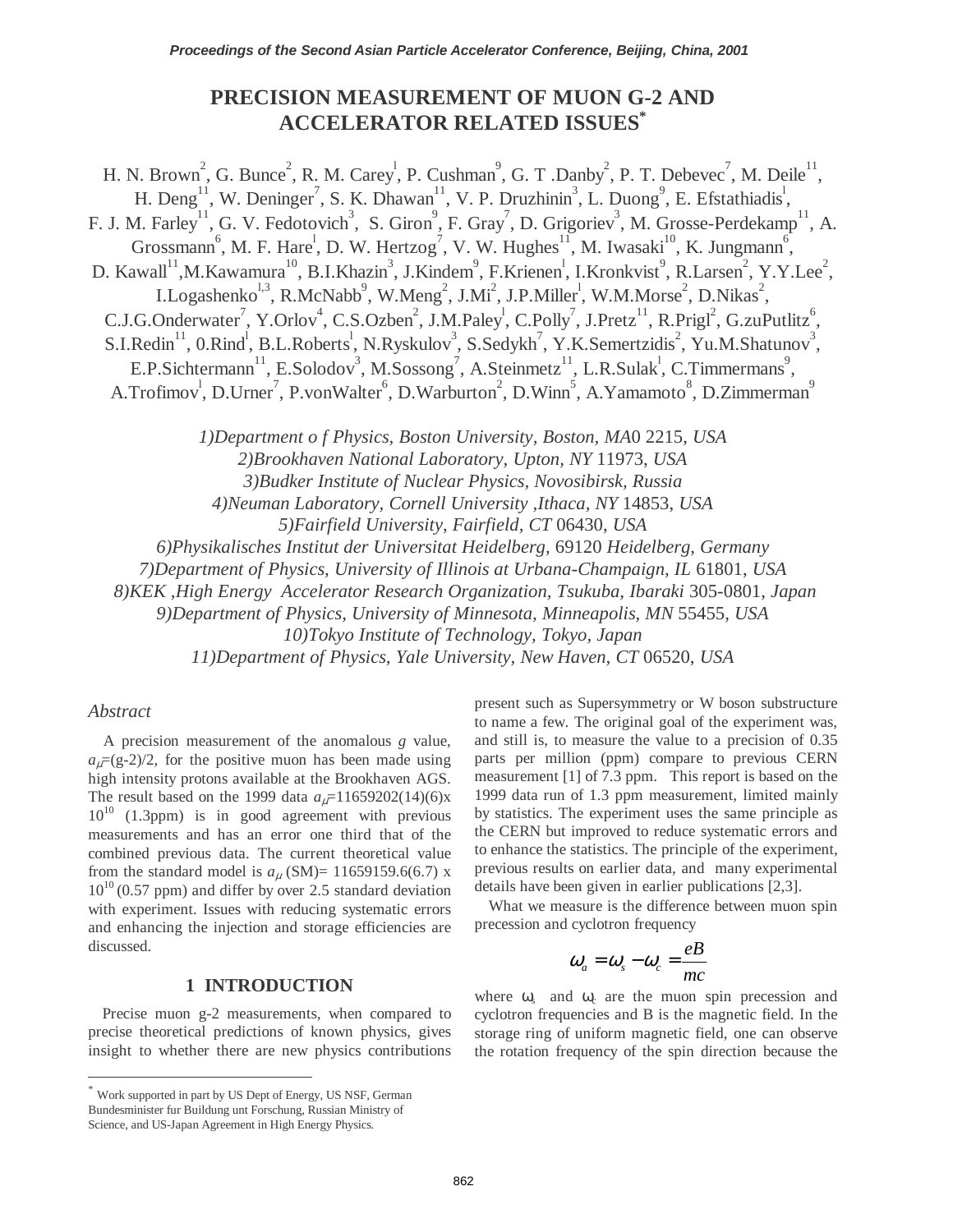decay positron is preferentially in the direction of the muon spin in parity violating  $\mu^+$  decay. By observing positron with high enough energy to be in direction of muon motion one can measure the rotation frequency of the muon spin.

The muon storage ring consists of uniform magnetic dipole guide field and focusing provided by electrostatic quadrupoles. The quantity  $\omega_a$  is independent of electrostatic field at so called magic momentum of  $\gamma$  =29.3 or p<sub>u</sub>=3.094GeV/c. Therefore at this momentum one can use electrostatic quadrupoles insteads of magnetic gradient to focus the stored muon and avoid corresponding uncertainty in the magnetic field applicable to the muon population. Highly polarized muons of 3.094 GeV/c from decay of secondary pion beamline are injected through a superconducting inflector [4] into a storage ring 14.2 m in diameter with an effective circular aperture 9 cm in diameter. The superferric storage ring[5] has a homogeneous magnetic field of 1.45 T, which is measured by an NMR system relative to the free proton NMR frequency [6] . A pulsed magnetic kicker gives a 10 m-rad deflection which places the muons into stored orbits. Positrons are detected using 24 lead/scintillating fiber electromagnetic calorimeters [7] read out by waveform digitizers. The waveform digitizer and NMR clocks were phase-locked to the Loran C frequency signal. The muon of this energy has a lifetime of 64.4 µ*-*sec. in the laboratory frame. And we have been able to observe some 140 muon g-2 periods. In addition to 375 fixed NMR probes on top and bottom of the vacuum chamber monitoring the magnetic field continually, the field is monitored with the travelling NMR trolley with 17 probes inside the vacuum chamber mapping the field distribution often while data taking.

### 2 **STORAGE RING AND THE MAGNET**

The BNL g-2 storage ring was built as a single continuous magnet of homogeneous field of 1.45T superferric construction (an iron magnet excited by superconducting coils) guaranteeing azimuthal uniformity of the field. The vertical focusing is provided by electrostatic quadrupoles covering half the ring circumference. The focusing lattice has four fold symmetric structure to insure smooth batatron functions. Size variation of the stored beam is minimal throughout the ring as  $\beta_{\text{max}}/\beta_{\text{min}}=1.04$ . The muons are stored in a circular aperture of 9 cm diameter which is much smaller than magnet gap to insure a good field. Two of the empty spaces of the ring are occupied by injection inflector and the fast injection kickers. The plan view of the ring is shown in fig. 1. The magnet is C-shaped as dictated by the experiment requirement that decay electrons be observed inside the ring. The cross section of the magnet is shown in Fig 2**.** The use of superconducting coils offered the following advantages: thermal stability once cold; relatively low power requirements; low voltage, and

hence use of a low voltage power supply; high L/R value and hence low ripple currents; and thermal independence of the coils and the iron. It is a goal of the experiment to produce a magnet of about 1 ppm uniformity over the muon storage aperture.



Fig. 1: Planview of the g-2 ring

The field, and hence its homogeneity and stability are determined dominantly by the geometry, characteristics, and construction tolerances of the iron.



Fig.2: Cross section view of the magnet

The NMR measurements give the additional factor of 10 improvement in knowledge of the field. The magnet is designed as a shimmable kit. Passive iron shimming is used to correct imperfections in the initial assembly by a factor of two or three orders of magnitude. Iron shimming includes adjustments to the yoke plates above and below the magnet shown in Fig 2**,** insertion of iron in the air gaps between the poles and yoke (Fig. 3), and adjustment of edge shims on the poles. Correcting coils on the surface of the poles permit ultimate control of static, cyclical, and even slowly varying errors. The surface coils can be used to correct lower multipoles to tens of ppm, so that significant overlap shimming exists between planned iron shimming and the surface coils.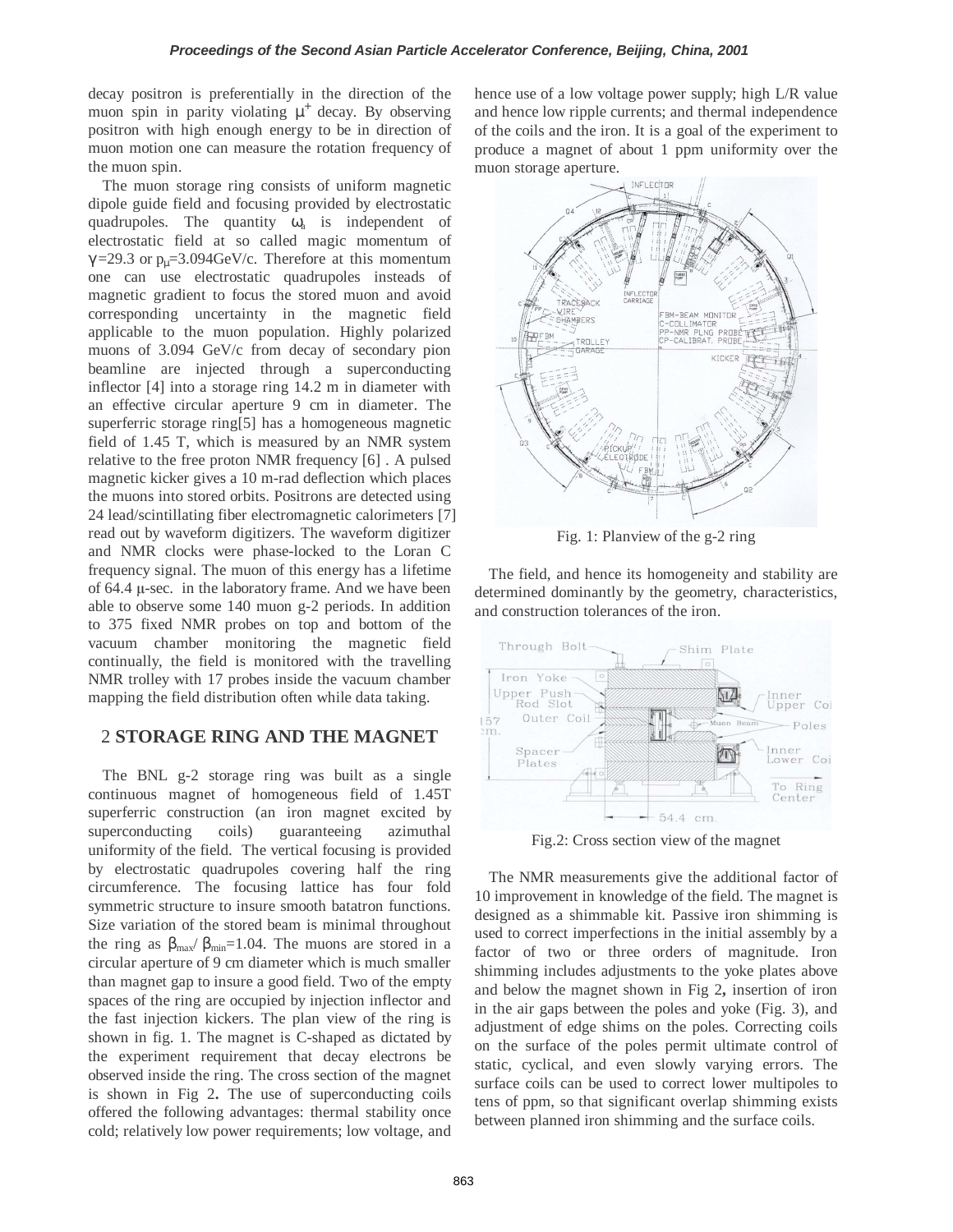

Fig 3: Cross section view of magnet gap region

The air gap between each pole piece and the top and bottom plates, respectively, of the yoke (Fig 3) serves to decouple the storage region precision field shape from the impact of variations within normal tolerances of yoke piece magnetic properties and mechanical dimensions. This decoupling of the yoke also desensitizes the impact of major yoke perturbations, principally the large hole for the entering beam and holes in the yoke for the coil transfer lines. Additional steel was added adjacent to these holes to restore the reluctance to its unperturbed



Fig 4: Two dimensional field multipole expansion of a typical trolley measurement during 1999 data taking. Contours are steps of 1 ppm respect to central average field of 1.451266T. The perimeter circle indicates the storage ring aperture.

The magnetic field B is measured and monitored by NMR measurements of the free proton resonance frequency  $\omega_p$ . In addition to the 375 fixed NMR probes mounted on the top and the bottom of the vacuum chamber throughout the ring, seventeen NMR probes are mounted in an array on a trolley which moves on a fixed track inside the muon storage ring vacuum. The trolley probes are calibrated with respect to a standard spherical H2O probe to an accuracy of 0.2 ppm before and after data-taking periods. Interpolation of the field in the periods between trolley measurements, which are made on average every three days, is based on the readings of about 150 fixed NMR probes distributed around the ring in the top and bottom walls of the vacuum chamber. Fig.

4 shows a magnetic field profile averaged over azimuth. The variations in the amplitudes of the multipoles affect (B) by less than 0.02 ppm. The average readings of 36 uniformly distributed fixed probes are maintained to 0.1 ppm by feedback to the main magnet power supply. Table 1 is a summary of the magnetic field contribution to the systematic error for g-2 measurement .

Table 1: Systematic error for  $\omega_{p}$  for 1999 run

|                                  | ppm  |
|----------------------------------|------|
| <b>Absolute Calibration</b>      | 0.05 |
| <b>Trolley Probe Calibration</b> | 0.20 |
| Trolley Measurement of $B_0$     | 0.10 |
| Interpolation With Fixed Probe   | 0.15 |
| Inflector Fringe Field           | 0.20 |
| Muon Distribution Uncertainty    | 0.12 |
| Miscellaneous                    | 0.15 |
| <b>Total Systematic</b>          | 0.4  |

Miscellaneous items include uncertainty of remnant eddy current field from the injection kickers. In 1999 run we had a gap in the inflector superconducting shield which accounts for majority of the inflector fringe field. The problem has been corrected for later runs in 2000 and 2001. The result of 2000 runs will be reported later this year.

### **3 INJECTION INFLECTOR**

The inflection of particle beam into a storage ring is usually done with a pulsed magnetic inflector, which cancels the field of the ring magnetic field, so that the beam enters the storage region as close as possible, and tangent to the equilibrium orbit. An injection kicker placed downstream will place the beam in the storage ring orbit. We have studied and discarded a pulsed option used in the CERN experiment because it would be difficult to accommodate the repetition rate of the experiment. Because of the stringent magnetic field requirement of the storage ring one should not introduce any magnetic material in to the ring. A none-ferrous DC double cosine theta septum[4], which contains magnetic flux entirely within the magnet, is chosen for this purpose. The cross section of the magnet is shown in fig. 5. The requirements for the DC inflector septum are to produce magnetic field of 1.5T over the length of 1.7m in order to cancel the integrated fringe field of the ring and to keep its stray field down low. The integrated fringe field is dominated by the end of the septum near the storage area, however the static nature of the fringe field enable shimming and precise measurement to apply corrections. Nevertheless, reducing the stray field as much as one can is important.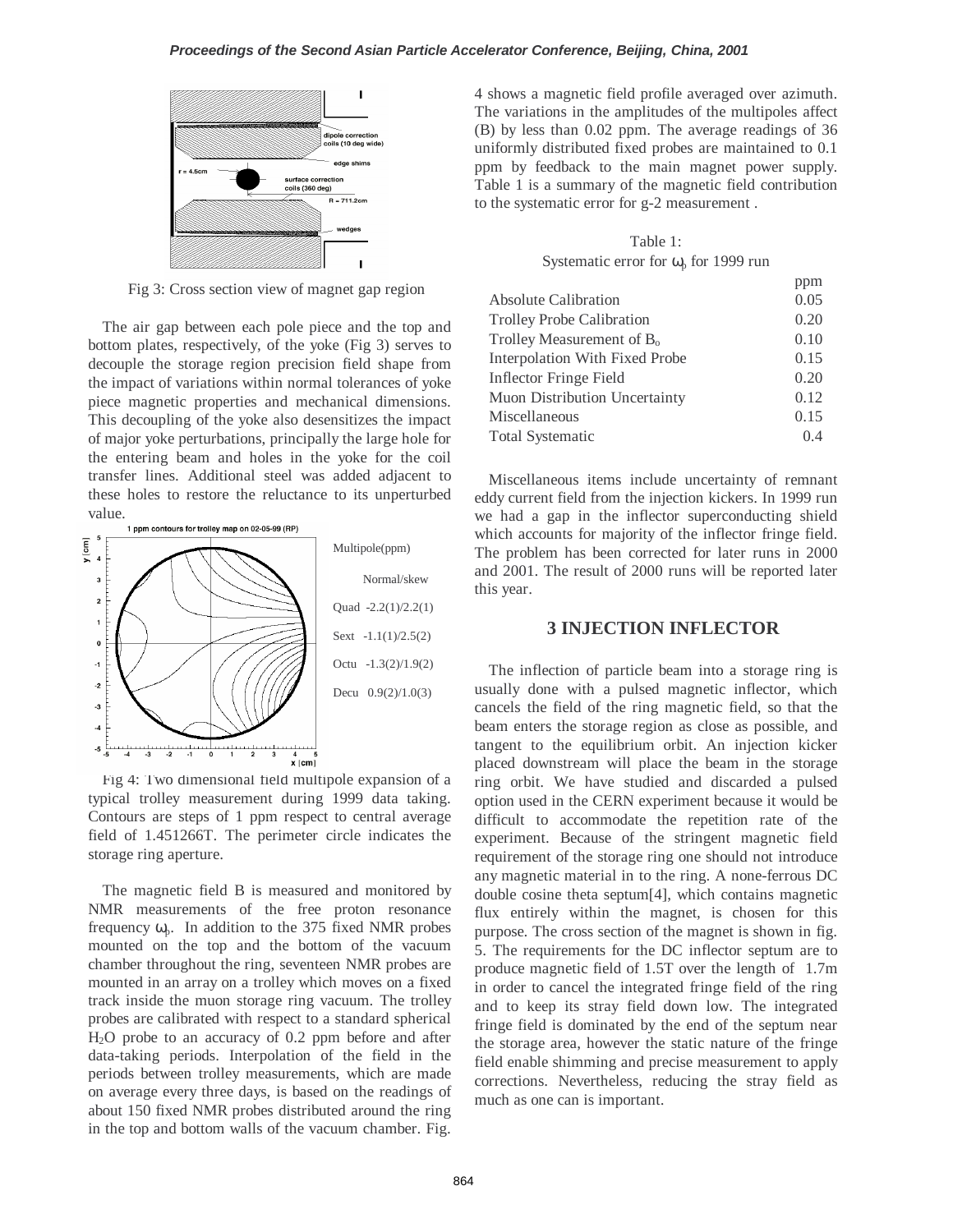

Fig. 5: None-ferrous superconducting setum with superconducting shield around.

By wrapping the inflector magnet with a superconducting sheet before turning the septum on will trap all magnetic flux inside the sheet and keep the storage region free of the stray field. The turn on procedure is to turn the main ring dipole on while the shield conductor is normal, and make the shield superconducting before the inflector septum turns on. In this way the main dipole field is inside the shield while stray field is excluded from the storage region. A typical test result is shown in the fig. 6. In 1999 run, we had a gap in the shield and the stray field was worse than we hoped for. The problem had been remedied for later runs.



Fig. 6: Superconducting inflector shield test at 4cm from centre of storage region; open circle with shield and closed circle without. Z is distance along the inflector with 0 be the septum end.

## **4 MUON INJECTION AND INJECTION KICKER**

Pion injection utilizes the muon decay angle as a kick required to be stored in the ring. There are two problems associated with pion injection. One is that the process is very inefficient; injection efficiency is about 20~30 ppm of injected pions. This raises another problem namely every unsuccessful pion may end up interacting with the vacuum chamber and the detectors. This initial flash at the detector creates a significant problem.

Direct muon injection is far more efficient in producing stored muons compared to pion injection by a factor of 10, and the hadronic background associated with many pions interacting with the storage ring material is greatly reduced. Although muons may accompany as many as twice the pions in muon injection, it is still orders of magnitude less than pion injection. Since the inflector brings the centre of injected muon to 76 mm from storage centre, one needs 10 m-rad kick about a quarter the circumference downstream. We used three modules of kicker current sheet of 1.7 m length producing a magnetic field to achieve this purpose. The cross sectional view of the kicker plate inside the vacuum chamber is shown Fig. 7. The kicker plate also serves as a rail for the NMR trolley. A cross section of NMR trolley is also shown.



Fig. 7: Cross sectional view of the kicker and NMR trolley Inside the vacuum chamber

The rise and fall time of the kicker is nominally 200 nsec mainly restricted by the availability of high voltage Pulse Forming Network (PFN). An injection efficiency of about 7% is achieved. Since the phase space acceptance of the storage ring and the inflector channel is different and not matched, resultant muon distribution is rather lumpy in the storage area, certain corrections are made to g-2.



Fig. 8: Faraday effect experimental set up. L; laser,  $p_s$ ; periscope, M; mirror, A; analyser, P; polarizer, GT; Galilean telescope

One persistent question was how much the remnant magnetic field of the kicker induced by the eddy current. We have measured the magnetic field produced by these current strip using the Faraday effect. The experimental set up is shown in the Fig. 8. Results of the measurement is shown in Fig. 9. The residual field decays down to 0.1 ppm level  $20 \mu$ -sec. after the kicker firing.